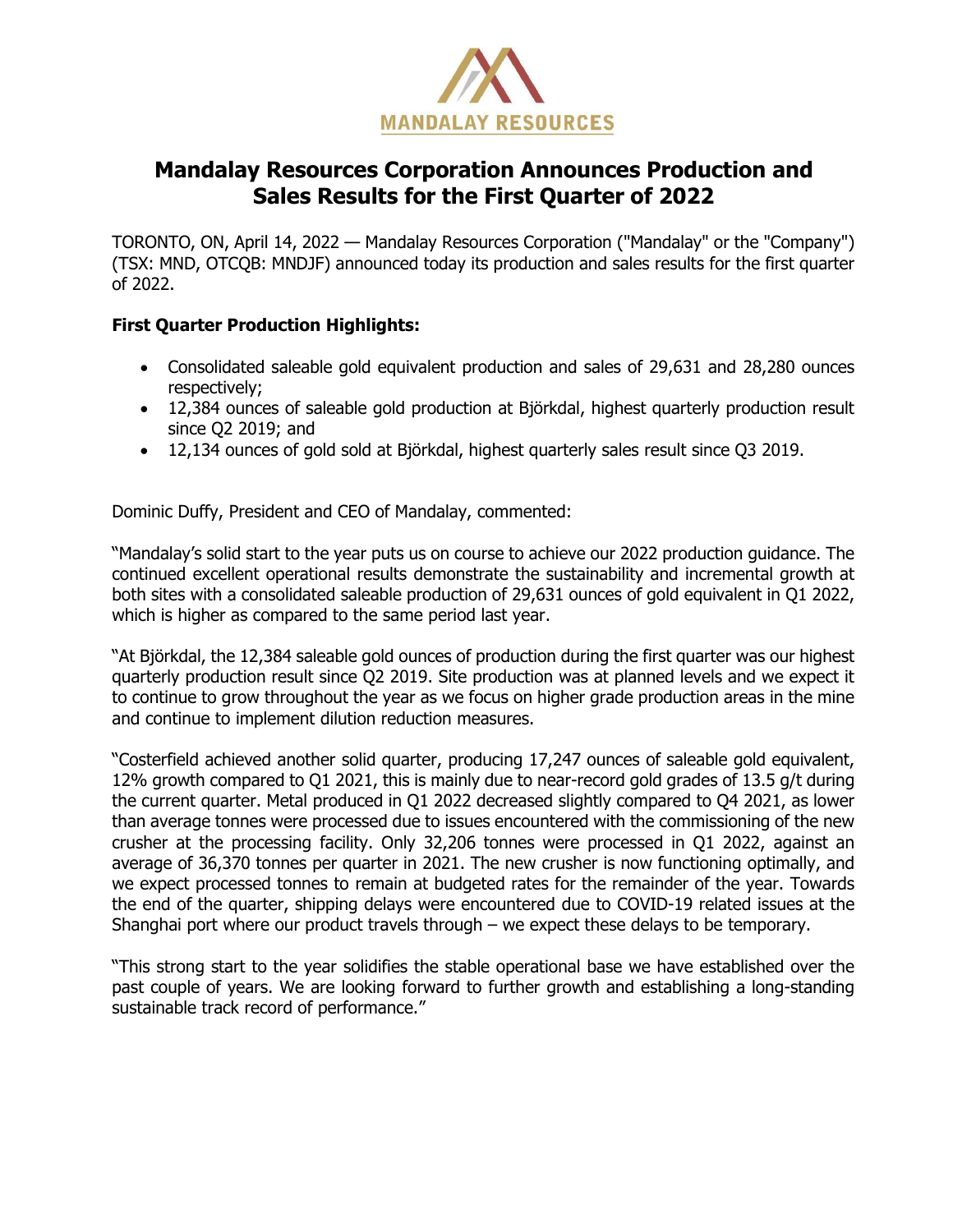## **Saleable Production for the Quarter Ended March 31, 2022:**

- In the first quarter of 2022, the Company produced a total of 24,581 ounces of gold and 683 tonnes of antimony representing a total of 29,631 ounces of gold equivalent, versus 23,661 ounces of gold and 832 tonnes of antimony in the first quarter of 2021, representing a total of 28,676 ounces of gold equivalent.
- Production at Björkdal was 12,384 ounces of gold in the first quarter of 2022 as compared to 11,855 ounces of gold in the first quarter of 2021.
- Production at Costerfield was 12,197 ounces of gold and 683 tonnes of antimony in the first quarter of 2022 versus 11,082 ounces gold and 832 tonnes antimony in the first quarter of 2021.

| <b>Metal</b>                     | <b>Source</b> | <b>Three months</b><br>ended | <b>Three months</b><br>ended | <b>Three months</b><br>ended |
|----------------------------------|---------------|------------------------------|------------------------------|------------------------------|
|                                  |               | March 31<br>2022             | March 31<br>2021             | December 31<br>2021          |
| Gold (oz)                        | Björkdal      | 12,384                       | 11,855                       | 11,190                       |
|                                  | Costerfield   | 12,197                       | 11,082                       | 13,397                       |
|                                  | Cerro Bayo    |                              | 724                          | 1,009                        |
|                                  | Total         | 24,581                       | 23,661                       | 25,596                       |
| Antimony (t)                     | Costerfield   | 683                          | 832                          | 830                          |
| Silver (oz)                      | Cerro Bayo    | -                            | 43,699                       | 50,556                       |
| <b>Average quarterly prices:</b> |               |                              |                              |                              |
| Gold US\$/oz                     |               | 1,874                        | 1,795                        | 1,796                        |
| Antimony US\$/t                  |               | 13,856                       | 9,442                        | 13,221                       |
| Silver US\$/oz                   |               | ۰                            | 26.23                        | 23.31                        |
| Total Gold Eq. $(oz)^{(1)}$      |               |                              |                              |                              |
|                                  | Björkdal      | 12,384                       | 11,855                       | 11,190                       |
|                                  | Costerfield   | 17,247                       | 15,458                       | 19,507                       |
|                                  | Cerro Bayo    |                              | 1,363                        | 1,665                        |
|                                  | <b>Total</b>  | 29,631                       | 28,676                       | 32,362                       |

## **Table 1 – Production for First Quarter 2022 and 2021 and Fourth Quarter of 2021**

1. Quarterly gold equivalent ounces ("Au Eq. oz") produced is calculated by multiplying the saleable quantities of gold ("Au"), silver ("Ag") and antimony ("Sb") in the period by the respective average market prices of the commodities in the period, adding the amounts to get a "total contained value based on market price", and then dividing that total contained value by the average market price of Au in the period. Average Au and Ag prices in the periods are calculated as the average of the daily LME PM fixes in the period, with price on weekend days and holidays taken of the last business day; average Sb price in the period is calculated as the average of the daily average of the high and low Rotterdam warehouse prices for all days in the period, with price on weekend days and holidays taken from the last business day. The source for Au and Ag prices i[s www.transamine.com,](file:///C:/Users/Edison%20Nguyen/AppData/Local/Microsoft/Windows/INetCache/Content.Outlook/36050IKN/www.transamine.com) and Sb price i[s www.metalbulletin.com.](http://www.metalbulletin.com/)

## **Sales for the Quarter Ended March 31, 2022:**

• In the first quarter of 2022, the Company sold a total of 24,383 ounces of gold and 527 tonnes of antimony, representing a total of 28,280 ounces of gold equivalent, versus 24,600 ounces of gold and 972 tonnes of antimony in the first quarter of 2021, representing a total of 29,713 ounces of gold equivalent.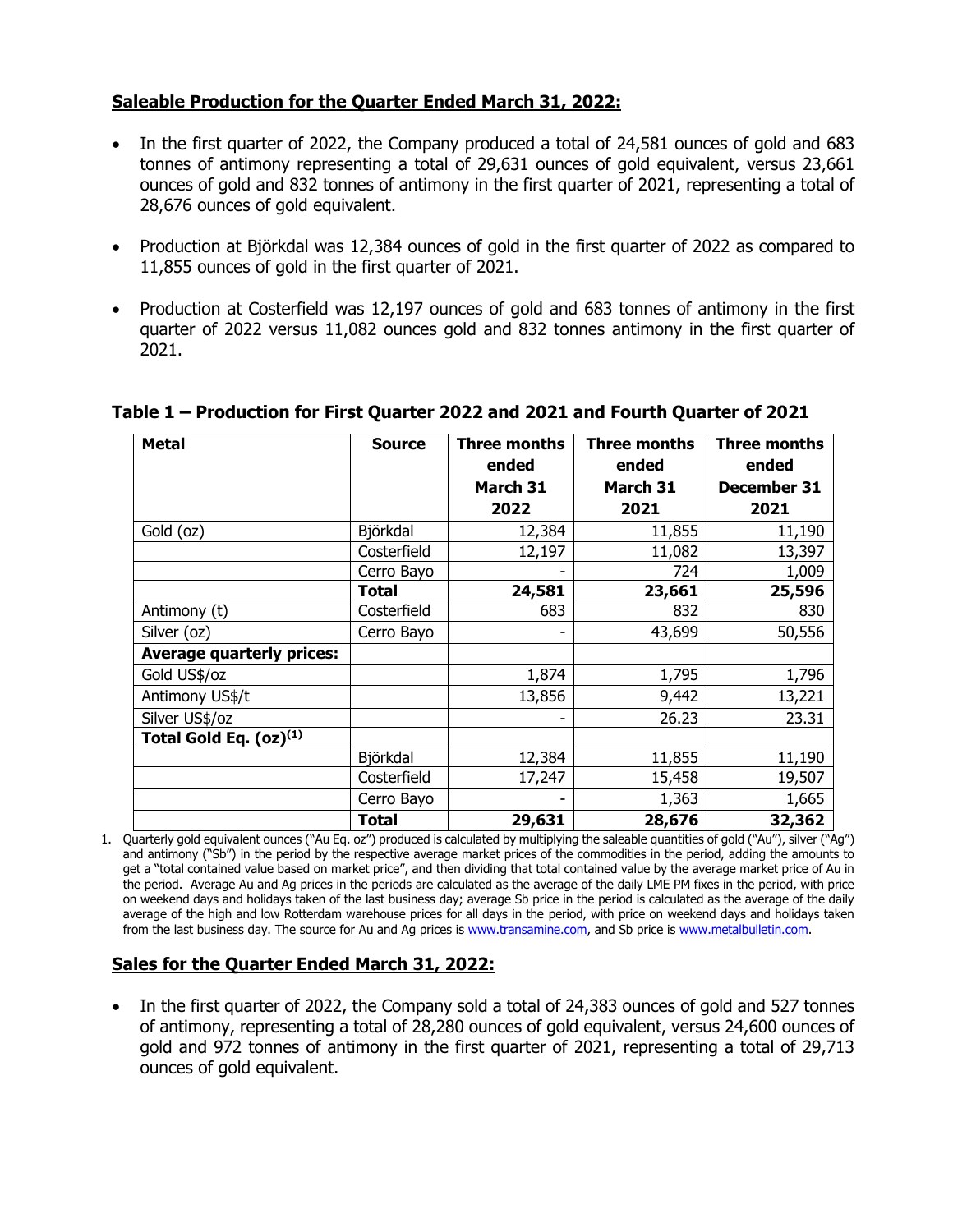- Björkdal sold 12,134 ounces of gold in the first quarter of 2022 versus 12,076 ounces of gold in the first quarter of 2021.
- Costerfield sold 12,249 ounces of gold and 527 tonnes of antimony in the first quarter of 2022 versus 12,524 ounces of gold and 972 tonnes of antimony in the first quarter of 2021.

| <b>Metal</b>             | <b>Source</b> | Three months<br>ended | Three months<br>ended | Three months<br>ended |
|--------------------------|---------------|-----------------------|-----------------------|-----------------------|
|                          |               | March 31              | March 31              | December 31           |
|                          |               | 2022                  | 2021                  | 2021                  |
| Gold (oz)                | Björkdal      | 12,134                | 12,076                | 10,749                |
|                          | Costerfield   | 12,249                | 12,524                | 17,057                |
|                          | Cerro Bayo    |                       |                       | 764                   |
|                          | Total         | 24,383                | 24,600                | 28,570                |
| Antimony (t)             | Costerfield   | 527                   | 972                   | 1,334                 |
| Silver (oz)              | Cerro Bayo    | -                     |                       | 39,614                |
| <b>Average quarterly</b> |               |                       |                       |                       |
| prices:                  |               |                       |                       |                       |
| Gold US\$/oz             |               | 1,874                 | 1,795                 | 1,796                 |
| Antimony US\$/t          |               | 13,856                | 9,442                 | 13,221                |
| Silver US\$/oz           |               |                       | 26.23                 | 23.31                 |
| Total Gold Eq. $(oz)^1$  |               |                       |                       |                       |
|                          | Björkdal      | 12,134                | 12,076                | 10,749                |
|                          | Costerfield   | 16,146                | 17,637                | 26,877                |
|                          | Cerro Bayo    |                       |                       | 1,278                 |
|                          | Total         | 28,280                | 29,713                | 38,904                |

**Table 2 – Sales for First Quarter 2022 and 2021 and Fourth Quarter of 2021**

1. Quarterly Au Eq. oz sold is calculated by multiplying the saleable quantities of Au, Ag and Sb in the period by the respective average market prices of the commodities in the period, adding the amounts to get a "total contained value based on market price", and then dividing that total contained value by the average market price of Au for the period. The source for Au and Ag prices is [www.transamine.com,](file:///C:/Users/Edison%20Nguyen/AppData/Local/Microsoft/Windows/INetCache/Content.Outlook/36050IKN/www.transamine.com) and Sb price i[s www.metalbulletin.com,](http://www.metalbulletin.com/) with price on weekend days and holidays taken of the last business day.

## **For Further Information:**

Dominic Duffy President and Chief Executive Officer

Edison Nguyen Director, Business Valuations and Investor Relations

Contact: 647.260.1566

## **About Mandalay Resources Corporation:**

Mandalay is a Canadian-based natural resource company with producing assets in Australia (Costerfield gold-antimony mine) and Sweden (Björkdal gold mine). The Company is focused on growing its production and reducing costs to generate significant positive cashflow. Mandalay is